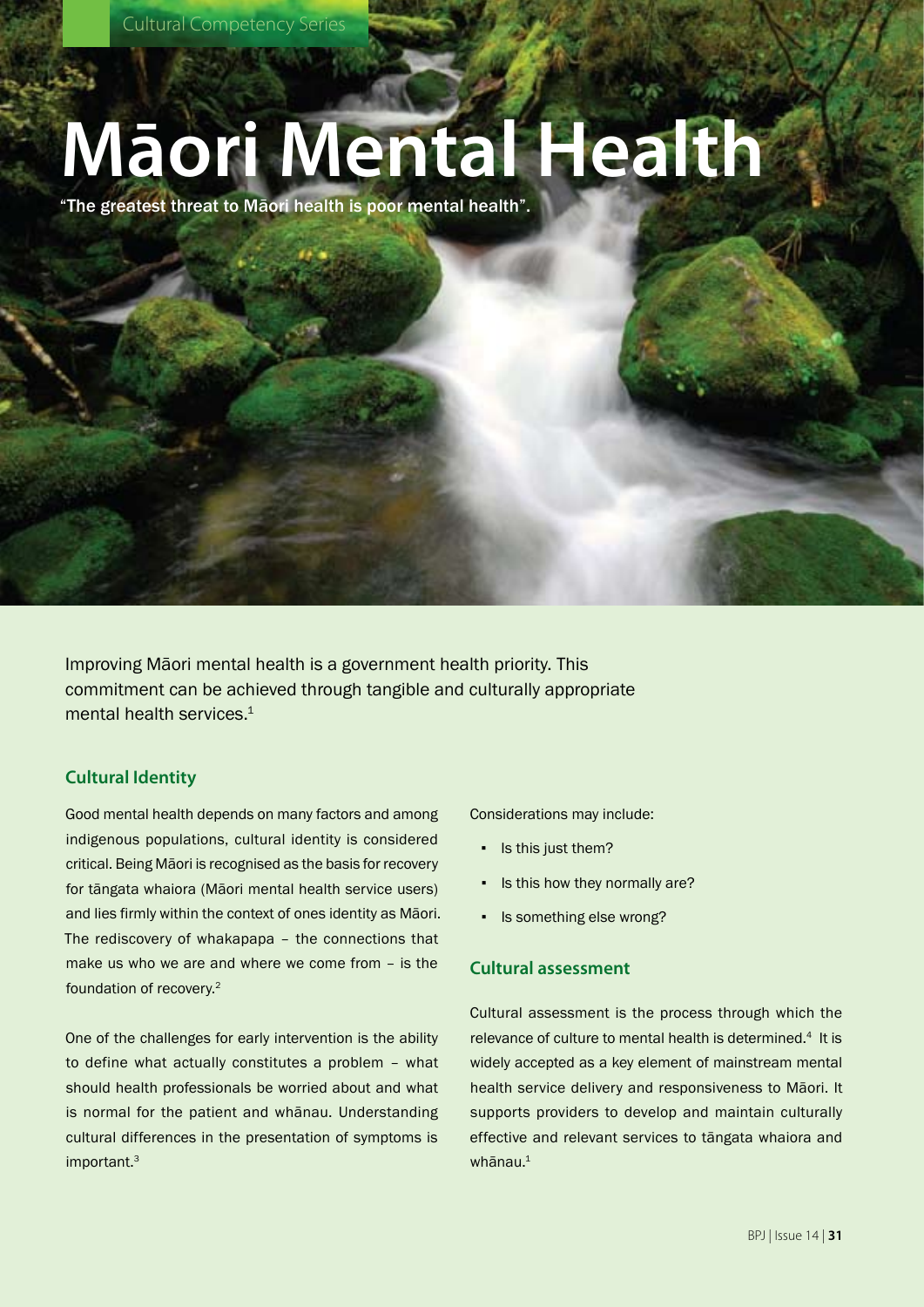## **Kaupapa Māori Mental Health Services**

Given the high prevalence of mental health issues in Māori and the fact that general practice is the leading source of service contact, GPs need to consider establishing links with Māori consumers, Māori providers and Māori mental health teams. Consideration needs to be given as to how shared care with Māori providers might work.<sup>3</sup>

Kaupapa Māori community health workers are willing to share their knowledge and skills with mainstream services, in order to develop intersectoral relationships and a team approach to improve outcomes for whānau.

While there is no set criteria, Kaupapa Māori mental health services offer a range of treatment and support services that typically include:<sup>5</sup>

- Whanaungatanga (kinship, family relationships)
- Whakapapa (genealogy)
- Cultural assessment
- Empowerment of tāngata whaiora and their whānau
- Te Reo Māori (Māori language)
- Tikanga Māori (customs and culture)
- Kaumātua guidance
- Access to traditional healing
- Access to mainstream health services
- Quality performance measures relevant to Māori

Kaupapa Māori mental health services can be accessed through DHB mental health services. There are also a number of contracted Kaupapa Māori mental health non-government organisations operating in some communities.

# **Cultural assessment should only be carried out by those trained to do so**

Guidelines published by the Mental Health Commission in 2001 emphasise that cultural assessment is complementary to clinical assessment and should only be carried out by those trained to do so. Expertise in Tikanga (customs), Te Reo (language) and Matauranga (knowledge) Māori are fundamental prerequisites. $1$ 

The assessment is used to determine the mental state of tāngata whaiora. It can also be used to determine the significance of cultural factors and to plan treatment and rehabilitation processes to address these. Cultural assessment is only useful if it leads to a comprehensive recovery plan that includes appropriate cultural support throughout the whole clinical care pathway.<sup>1</sup>

Cultural assessment may take different forms and is an integral part of all points of care.

## **Cultural disparities in mental health care**

Successful mental health management in primary care relies on the GP's ability to recognise and appropriately respond to mental health problems. However some research suggests that there may be disparities in provision of care. For example, a study of one South Auckland general practice published in 2002, found that while Māori were no more likely to be depressed, they were significantly less likely to be treated with antidepressants than non-Māori. However the study was not able to identify the reason for this difference, whether it was a disparity in care or an issue of patients not wanting to take medication.6

Some New Zealand health professionals hold unfounded beliefs that Māori are genetically more prone to psychosis and other serious mental illnesses.<sup>7,8</sup>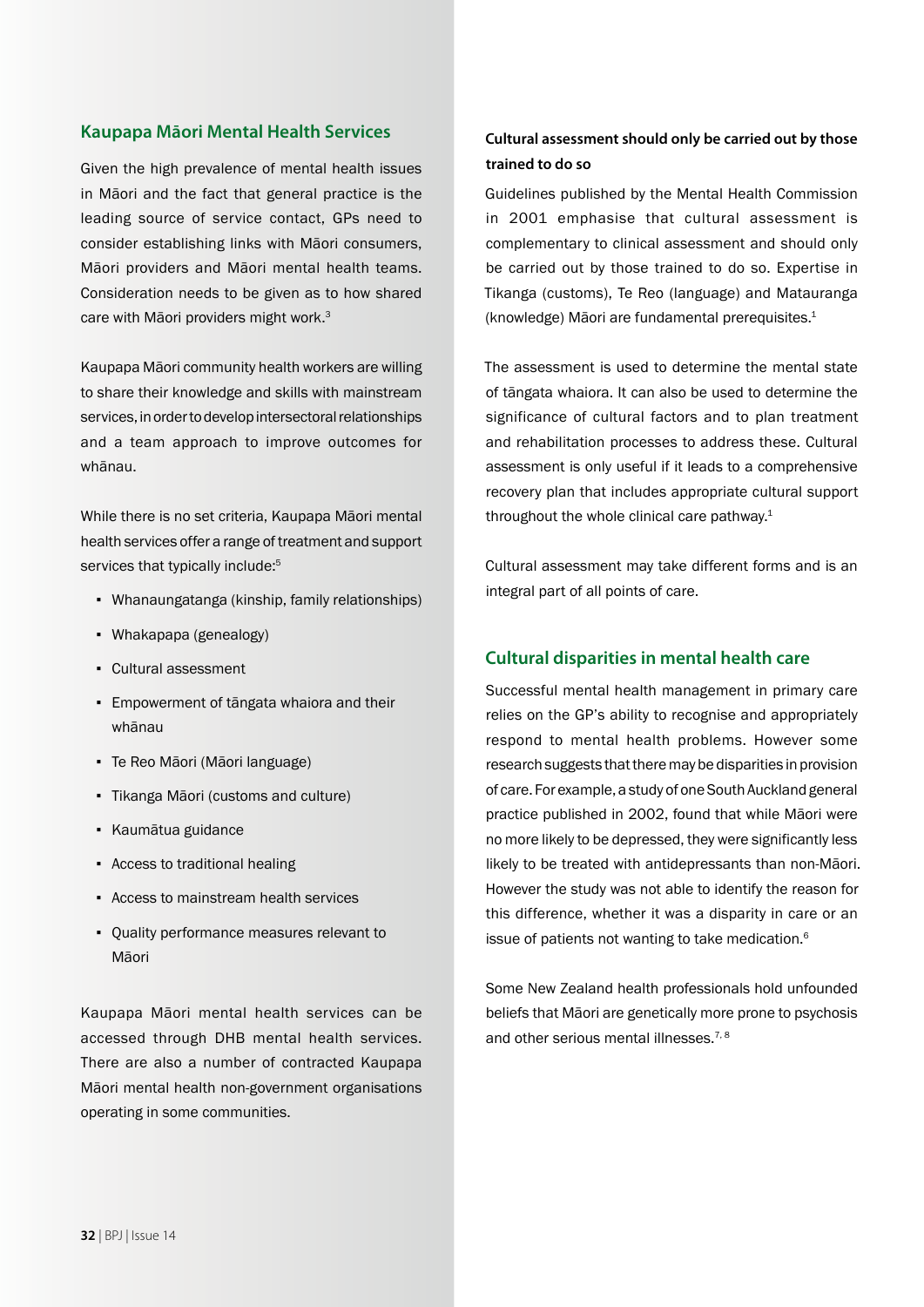# **Mate Māori and other specific Māori Concepts**  relating to Mental Health<sup>9,10</sup>

Some mental and behavioural states cannot be accommodated in Western classifications and Māori explanations for poor health can be quite different from Western beliefs.

Mate Māori, for example, is related to spiritual causes, and requires the intervention of a tohunga or priest. The term refers essentially to a cause of ill health or uncharacteristic behaviour which stems from an infringement of tapu (a tribal law) or the infliction of an indirect punishment by an outsider (a mākutu). It may take several forms, physical and mental, and various illnesses, not necessarily atypical in presentation, may be ascribed to it.

Mate Māori applies to physical as well as mental illnesses and has increasingly become a focus to explain emotional, behavioural and psychiatric disorders. Māori may be reluctant to discuss mate Māori fearing ridicule or pressure to choose between psychiatric and Māori approaches. However, one approach need not exclude the other as cooperation between traditional Māori healers and health professionals is now becoming acceptable to both groups.

Mate Māori does not mean there cannot be a mental disorder. Rather, it may be used to explain the cause of the illness rather than the symptoms. Mate Māori remains a serious concept within modern Māori society, and may be more convincing to Māori than complex clinical explanations.

While it is useful for health professionals to have some idea that mate Māori and other specific conditions exist and to have heard the terms, it is very important that they do not assume that they understand or have any expertise in them. This is the area of expertise of tohunga and kaumātua assisted by Māori cultural workers. It is vital to seek expert cultural assistance if these concepts arise when working with Māori.<sup>10</sup>

*Some New Zealand health professionals hold unfounded beliefs that Māori are genetically more prone to psychosis and other serious mental illnesses.*

# **The New Zealand Mental Health Survey 2003/4, Te Rau Hinengaro<sup>11</sup>**

- Just over half of Māori have experienced a mental disorder during their lifetime, and just under a third within the past 12 months.
- The most common lifetime disorders for Māori were anxiety



(31.3%), substance disorder (26.5%) and mood disorders (24.3%).

- Mental disorders for Māori were common in those aged 16 to 44 years, those living in low income households and those living in areas of high deprivation. There were no differences in rates by region or rurality.
- Contact with health services for mental health needs was low for Māori relative to need. Only half of those with a serious disorder in the previous 12 months had any contact with mental health services (compared with two-thirds of non- Māori).
- General practice was the leading source of service contact.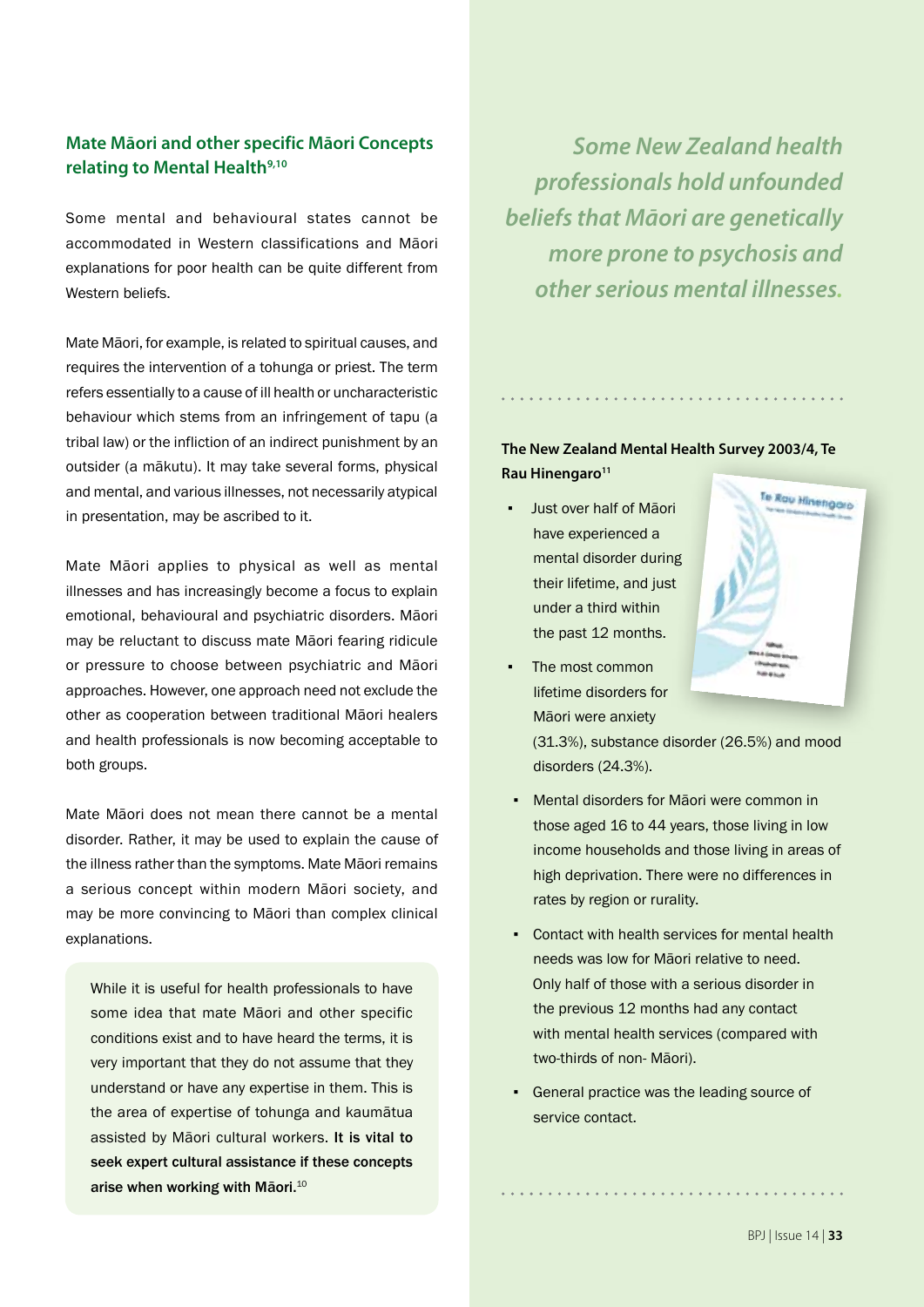Other behaviours may also present as if they were mental disorders, for example:

- Whakamā a mental and behavioural response that arises when there is a sense of disadvantage or loss of standing and can manifest as marked slowness of movement and lack of responsiveness to questioning, as well as avoidance of any engagement with the questioner. A pained, worried look can add to a picture that is suggestive of depression or even a catatonic state. But the history is different and the onset is usually rapid - unlike other conditions where a more gradual development occurs.
- Sometimes, because Māori will often report seeing deceased relatives or hearing them speak, a diagnosis of schizophrenia or some other psychosis may be made. However, visions or hearing voices in the absence of other mental health symptoms are not a firm basis for diagnosing a serious mental disorder in Māori.

#### References

- 1. Mental Health Commission. Cultural Assessment Processes for Māori. Guidance for Mainstream Mental Health Services. Available from http://www.mhc.govt.nz Accessed May 2008.
- 2. Mental Health Commission. Te Haererenga mo te Whakaōranga 1996-2006. Wellington; 2007.
- 3. Holdaway, M. Mental Health in Primary Care. A report for Te Rau Matatini, Palmerston North, New Zealand. 2003. Available from http://www.matatini.co.nz/ Accessed May 2008.
- 4. Durie M, Gillies A, et al. Guidelines for purchasing personal mental health services for Māori. A report prepared for the Ministry of Health, Research Report TPH 95/4, June 1995.
- 5. Mental Health Commission. Blueprint for mental health services in New Zealand. 1998. Available from http://www.mhc.govt.nz Accessed May 2008.
- 6. Arroll B, Goodyear-Smith F, Lloyd T. Depression in patients in an Auckland general practice. NZ Med J 2002:115(1152):176-9.
- 7. Johnstone K, Read J. Psychiatrists' recommendations for improving bicultural training and Māori mental health services: a New Zealand survey. Aust N Z J Psychiatry 2000;34:135-45.
- 8. McCreanor T, Nairn R. Tauiwi general practitioners talk about Māori health: interpretative repertoires. NZ Med J 2002;115(1167):U272.
- 9. Durie, M. Mauri Ora: The Disparities of Māori Health. New Zealand: Oxford University Press; 2001.
- 10. Te Iho, Māori mental health training programme. Available from http://www.teiho.org Accessed May 2008.
- 11. Robson B, Harris R (Eds). Hauora: Māori Standards of Health IV. A study of the years 2000 – 2005. Wellington. Te Rōpū Rangahau Hauora a Eru Pōmare. 2007.
- 12. Medical Council of New Zealand. Best Health Outcomes for Māori: Practice Implications. Available from http://www.mcnz.org.nz Accessed May 2008.